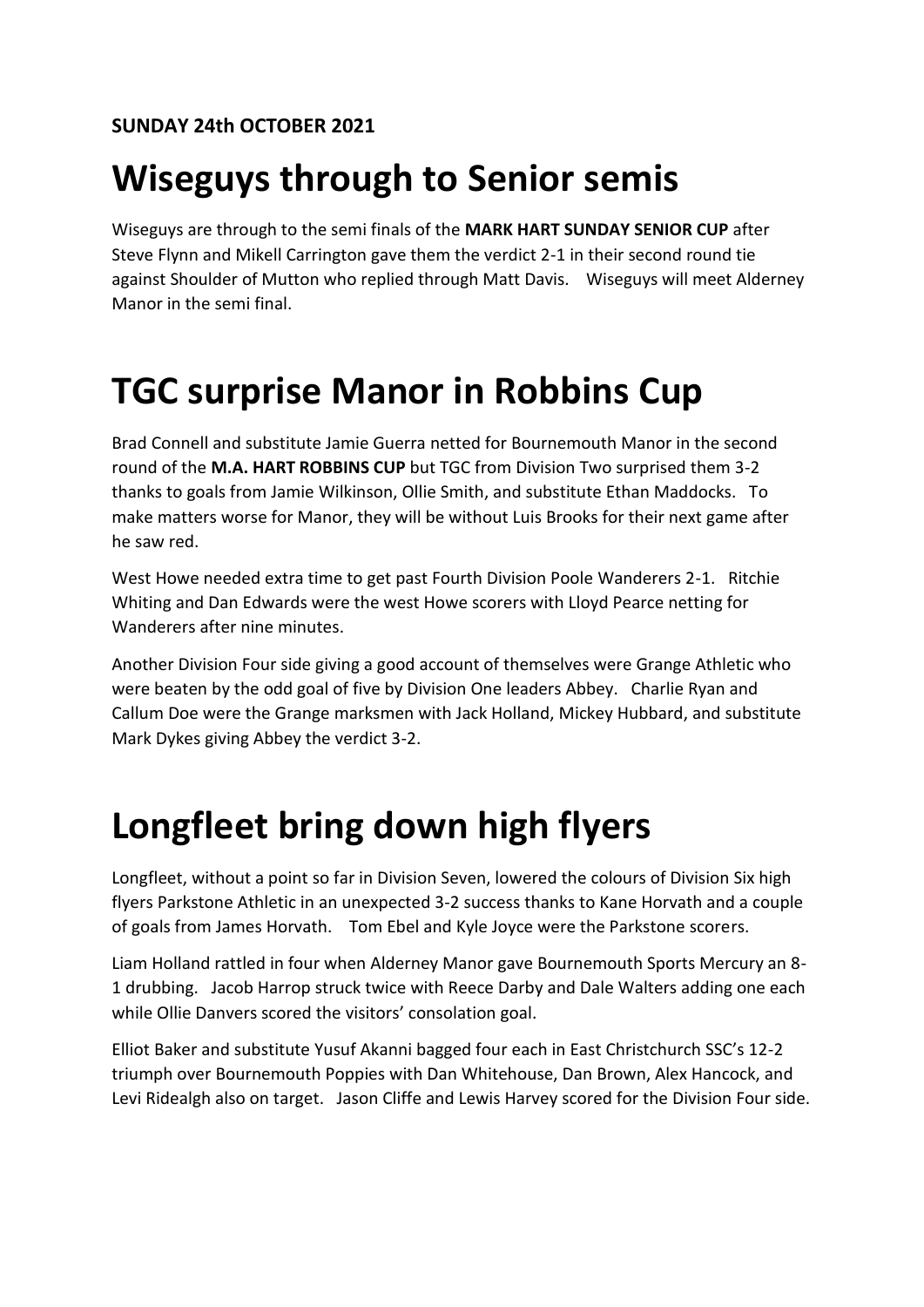Mitch Cannings, Jack Kinge-Phillips, and Alex Fernandes nabbed two each when FC Hajduk trounced New Milton Borough 10-1. Henry Hodge, Lewis Sainval, Elliott Dawson, and Eddie Myers were the other Hajduk marksmen with Toby Ambrose replying for Borough.

#### **Camerons avenge In-Excess defeat**

There was no second half come back from Rushmere this week as Camerons avenged last week's In-Excess Cup defeat with a convincing 5-0 victory, Sam Nash and Joe Sparks scoring two apiece with the other goal coming from Isaac Smith.



Parkstone led with first half goals from Jamie O'Shea and Jack Bennett and Matt Knight added two more after the break to polish off Shane Stanley 4-1. Alfie Tilsed scored the second half consolation goal for the Division Four side.

AFC Stourvale netted through George Lane, Dan Chan, and Robbie Johnson but Scott V had the upper hand 5-3 thanks to Tom Pringle, Sam Pringle, Matt Naylor, and a couple of goals from Jordan Osmond.

Dan Excell slotted home a penalty for Allegro Park Rangers and Lee Rimmer also scored but Bournemouth Athletic had the edge 3-2 thanks to Ethan Howes, Luke Baker, and a Leo Rufus penalty.

Jaime Gil Martinez scored both Kirkfield United goals when they shaded it 2-1 against Bourne 2-1 who halved the deficit two minutes from time through substitute Max Dynowski.

Alfie Bloor struck twice in Hordle Spurs' 4-1 victory over Academy with Dom Taylor and Lee Taylor adding one each. Andy Vigar was the Academy scorer.

### **Shane is Kraken 'em in for Sports**

Shane Barney was the four goal star when Kraken Sports blitzed Poole Borough to go third in **DIVISION THREE** of the **HAYWARD SUNDAY LEAGUE** with Richard Fieldhouse, Ross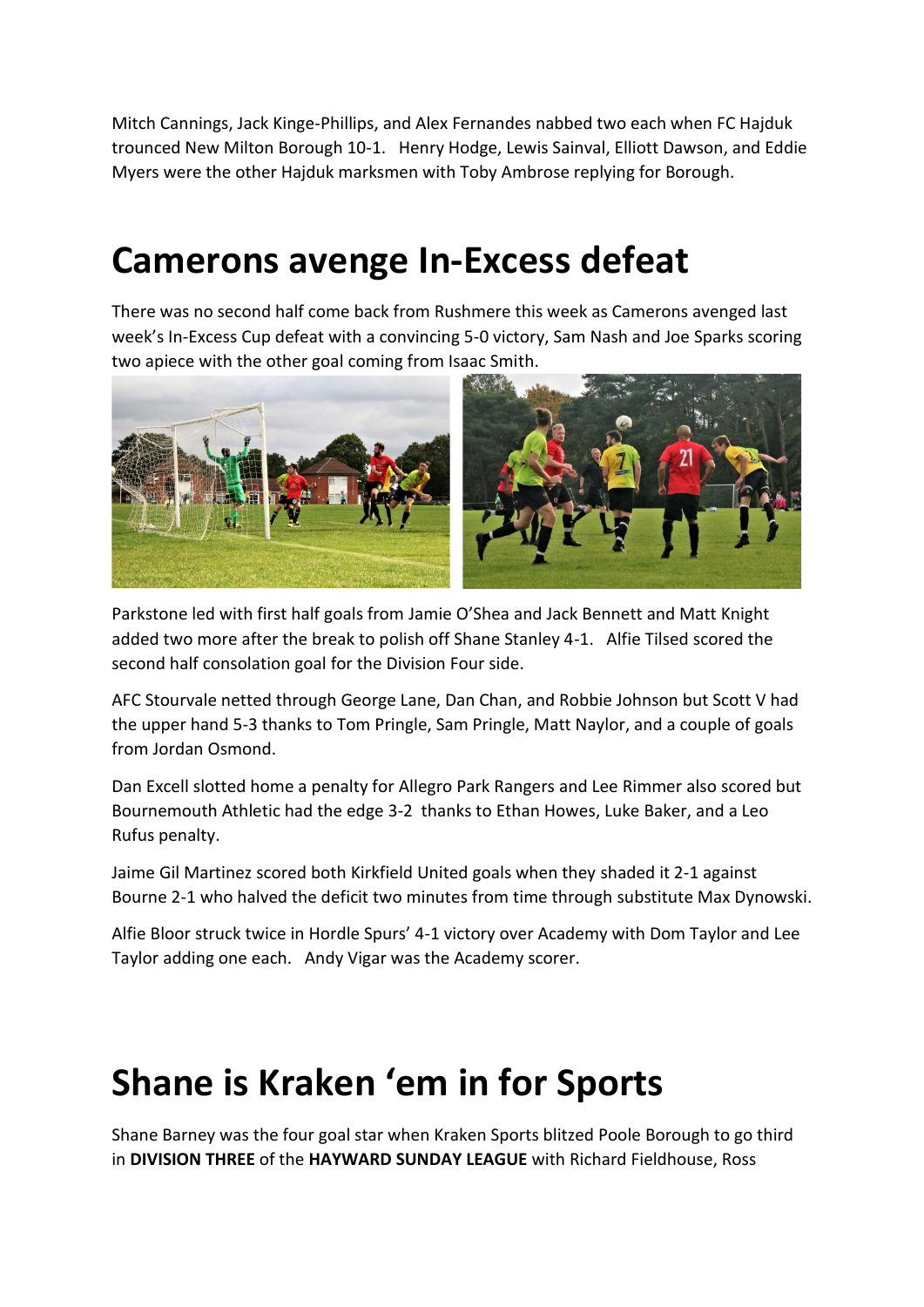Dominey, Ocean Smith, Dan Palmer, and substitute Sam Barker adding one each. Charlie Miller scored Borough's consolation goal.

JP Morgan go top after hammering West Moors 10-0. Luke Brown and substitute Nathan Evans nabbed two each with Charlie Thorpe, James Stacey, Aron Bains, Tom Harris, Ryan Roberts, and Leo Vizitiu also on target.

Mark Ford led the way with four when AFC Wimborne opened their points account in a 7-4 success against fellow strugglers Boscombe Celtic. Conal Burns, David Cox, and substitute Dan Wilkins were the other Wimborne marksmen while Alex Rossi scored all four goals for Celtic who finished with ten men after Carlos Costa saw red.

### **Rovers undone by Celtic late show - again**

Hundred per cent **DIVISION FOUR** leaders Poole Rovers were undone by a late goal from Boscombe Celtic Reserves for the second season running, once again going down 2-1. Celtic had taken the lead when Carl Phillips converted a  $33<sup>rd</sup>$  minute penalty but Rovers equalised after the interval through Joe Rendall. Celtic snatched all three points a minute into stoppage time when a free kick struck the crossbar, leaving the Rovers 'keeper stranded, and Kris Wilkins headed the rebound into the net.

#### **Forest two points clear at the top**

Forest United are two points clear at the top of **DIVISION FIVE** after maintaining their perfect record with a 4-2 win over P.T.L.C. Luke Grimason struck twice for Forest with Ollie Somerfelt and Liam Smith adding one each with Jack Simpson and Sam Owen replying for the visitors.

Nearest rivals Alderney Manor Reserves were trailing 5-1 at half time against Upton Sociedad but battled back after the break to salvage a 6-6 draw. Ben Lees bagged a brace for Sociedad with Alex Airey, Sam Smithard, Sam Tucker, and an own goal completing their total while Alderney replied courtesy of Matt Warden, Gary Earl, Toby Williams, Matt Pursey, and a couple of goals from Aaron Carrivick.

Jack Quinn's 85th minute strike proved decisive when third placed Woodville Wanderers shaded it 3-2 against bottom placed AJ. Rob Scadding and Phil Maidment were the other Woodville marksmen while AJ replied through Biddy Abdul and Levi Copeland.

Liam Kelly's hat-trick for Wallisdown Wanderers was to no avail when West Howe Reserves just got the better of them 4-3 with goals from Troy Light, Lewis Cannings, Lloyd Hemming, and Tom Jackson.